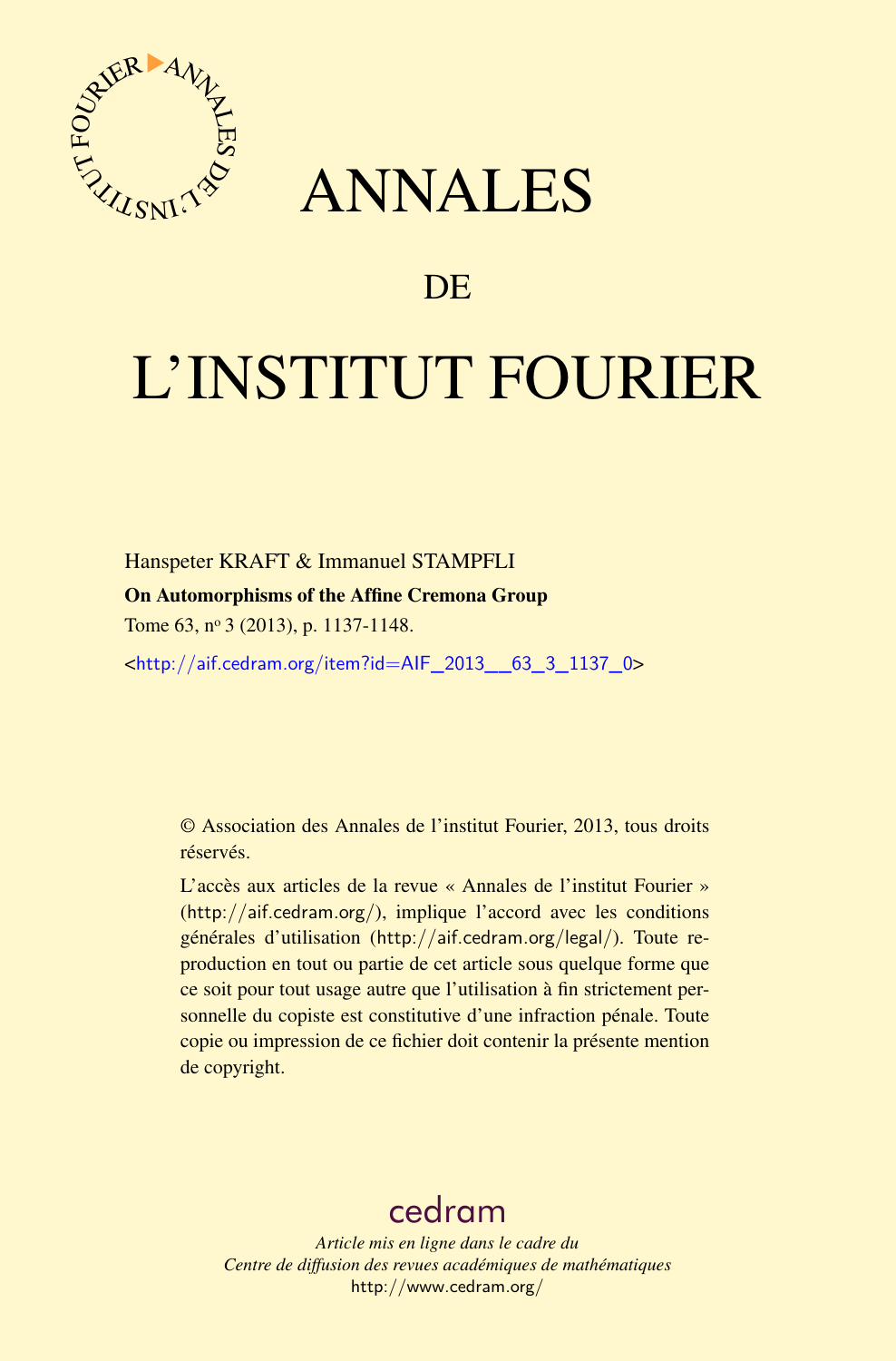### ON AUTOMORPHISMS OF THE AFFINE CREMONA GROUP

#### **by Hanspeter KRAFT & Immanuel STAMPFLI (\*)**

ABSTRACT. — We show that every automorphism of the group  $\mathcal{G}_n := Aut(\mathbb{A}^n)$ of polynomial automorphisms of complex affine *n*-space  $\mathbb{A}^n = \mathbb{C}^n$  is inner up to field automorphisms when restricted to the subgroup  $T\mathcal{G}_n$  of tame automorphisms. This generalizes a result of Julie Deserti who proved this in dimension *n* = 2 where all automorphisms are tame:  $T\mathcal{G}_2 = \mathcal{G}_2$ . The methods are different, based on arguments from algebraic group actions.

Résumé. — Nous montrons que tous les automorphismes du groupe des automorphismes polynomiaux de l'espace affine C*<sup>n</sup>* sont des automorphismes intérieurs modulo des automorphismes du corps C, si nous nous restreignons au sous-groupe des automorphismes modérés. Ceci généralise un résultat de Julie Déserti traitant le cas de la dimension  $n = 2$ . Dans ce cas, tous les automorphismes polynomiaux sont modérés. Nos méthodes sont différentes de celles de Julie Déserti et sont basées sur des arguments d'actions de groupes algébriques.

#### **1. Notation**

Let  $\mathcal{G}_n := \text{Aut}(\mathbb{A}^n)$  denote the group of polynomial automorphisms of complex affine *n*-space  $\mathbb{A}^n = \mathbb{C}^n$ . For an automorphism **g** we use the notation  ${\bf g} = (g_1, g_2, \dots, g_n)$  if

$$
\mathbf{g}(a) = (g_1(a_1, ..., a_n), ..., g_n(a_1, ..., a_n)) \text{ for } a = (a_1, ..., a_n) \in \mathbb{A}^n
$$

where  $g_1, \ldots, g_n \in \mathbb{C}[x_1, \ldots, x_n]$ . Moreover, we define the degree of **g** by  $\deg \mathbf{g} := \max(\deg q_1, \ldots, \deg q_n)$ . The product of two automorphisms is denoted by **f** ◦ **g**.

Keywords: Polynomial automorphisms, algebraic group actions, ind-varieties, affine nspace.

Math. classification: 14R10, 14R20, 14L30.

<sup>(\*)</sup> Both authors were partially supported by Swiss National Science Foundation (Schweizerischer Nationalfonds).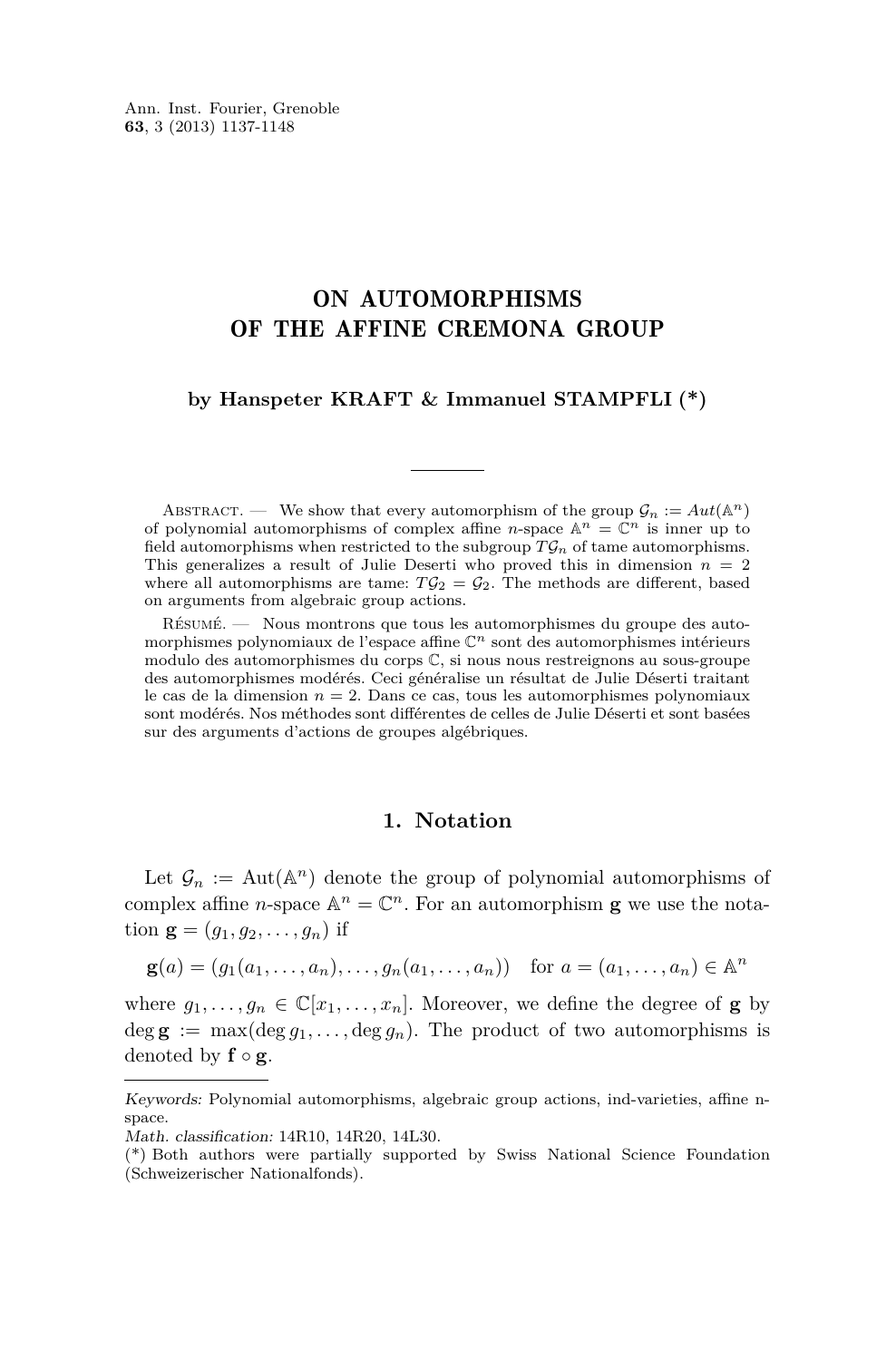The automorphisms of the form  $(g_1, \ldots, g_n)$  where  $g_i = g_i(x_i, \ldots, x_n)$ depends only on  $x_i, \ldots, x_n$ , form the Jonquière subgroup  $\mathcal{J}_n \subset \mathcal{G}_n$ . Moreover, we have the inclusions  $D_n \subset GL_n \subset Aff_n \subset \mathcal{G}_n$  where  $D_n$  is the group of diagonal automorphisms  $(a_1x_1, \ldots, a_nx_n)$  and Aff<sub>n</sub> is the group of affine transformations  $\mathbf{g} = (g_1, \ldots, g_n)$  where all  $g_i$  have degree 1. The group  $\text{Aff}_n$  is the semidirect product of  $\text{GL}_n$  with the commutative unipotent subgroup  $\mathcal{T}_n$  of translations. The subgroup  $T\mathcal{G}_n \subset \mathcal{G}_n$  generated by  $\mathcal{J}_n$  and  $\text{Aff}_n$  is called the group of tame automorphisms.

MAIN THEOREM. — Let  $\theta$  be an automorphism of  $\mathcal{G}_n$ . Then there is an element  $\mathbf{g} \in \mathcal{G}_n$  and a field automorphism  $\tau : \mathbb{C} \to \mathbb{C}$  such that

 $\theta(\mathbf{f}) = \tau(\mathbf{g} \circ \mathbf{f} \circ \mathbf{g}^{-1})$  for all tame automorphisms  $\mathbf{f} \in T\mathcal{G}_n$ .

After some preparation in the following sections the proof is given in Section [7.](#page-9-0) For  $n = 2$  where  $T\mathcal{G}_2 = \mathcal{G}_2$  this result is due to Julie Deserti [\[3\]](#page-11-0). In fact, she proved this for any uncountable field *K* of characteristic zero. Our methods work for any algebraically closed field of characteristic zero.

#### **2. Ind-group structure and locally finite automorphisms**

The group  $\mathcal{G}_n$  has the structure of an ind-group given by  $\mathcal{G}_n = \bigcup_{d \geqslant 1} (\mathcal{G}_n)_d$ where  $(\mathcal{G}_n)_d$  are the automorphisms of degree  $\leq d$  (see [\[8\]](#page-11-0)). Each  $(\mathcal{G}_n)_d$  is an affine variety and  $(\mathcal{G}_n)_d \subset (\mathcal{G}_n)_{d+1}$  is closed for all *d*. This defines a topology on  $\mathcal{G}_n$  where a subset  $X \subset \mathcal{G}_n$  is closed (resp. open) if and only if  $X \cap (\mathcal{G}_n)_d$  is closed (resp. open) in  $(\mathcal{G}_n)_d$  for all *d*. All subgroups mentioned above are closed subgroups, except possibly  $T\mathcal{G}_n$ .

In addition, multiplication  $\mathcal{G}_n \times \mathcal{G}_n \to \mathcal{G}_n$  and inverse  $\mathcal{G}_n \to \mathcal{G}_n$  are morphisms of ind-varieties where for the latter one has to use the fact that  $\deg \mathbf{f}^{-1} \leqslant (\deg \mathbf{f})^{n-1}$ . This seems to be a classical result for birational maps of  $\mathbb{P}^n$  based on Bézout's Theorem (see [\[1,](#page-11-0) Corollary (1.4) and Theorem (1.5)]). It follows that for every subgroup  $G \subset \mathcal{G}_n$  the closure *G* in  $\mathcal{G}_n$ is also a subgroup.

A closed subgroup *G* contained in some  $(G_n)_d$  is called an algebraic subgroup. In fact, such a *G* is an affine algebraic group which acts faithfully on  $\mathbb{A}^n$ , and for every algebraic group *H* acting on  $\mathbb{A}^n$  the image of *H* in  $\mathcal{G}_n$ is an algebraic subgroup.

A subset  $X \subset \mathcal{G}_n$  is called bounded constructible, if X is a constructible subset of some  $(\mathcal{G}_n)_d$ .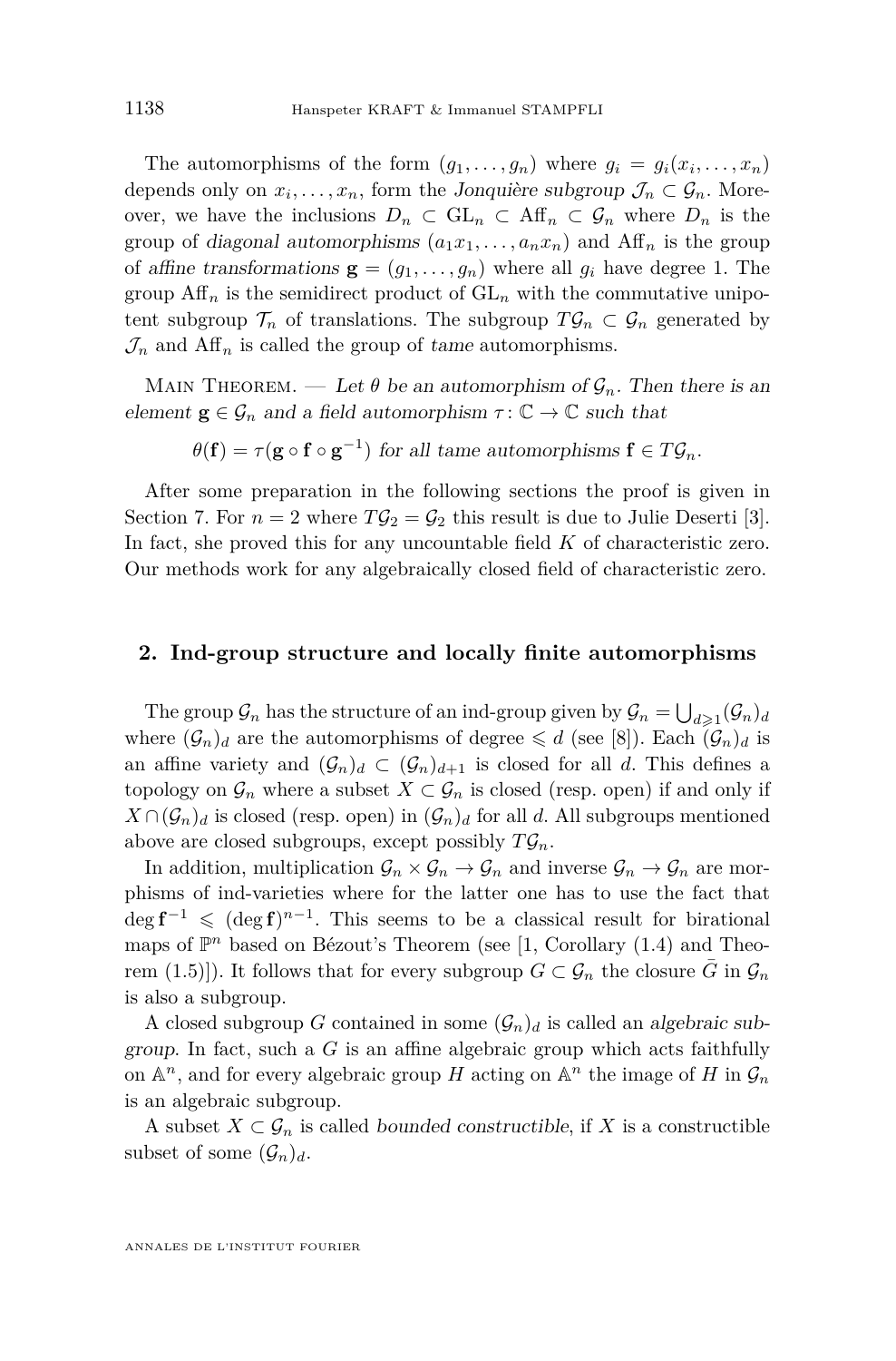<span id="page-3-0"></span>LEMMA 2.1. − Let  $G ⊂ \mathcal{G}_n$  be a subgroup and let  $X ⊂ G$  be a subset which is dense in *G* and bounded constructible. Then *G* is an algebraic subgroup, and  $G = X \circ X$ .

Proof. — By assumption  $G \subset \overline{X} \subset (\mathcal{G}_n)_d$  for some *d* and so  $\overline{G} = \overline{X}$  is an algebraic subgroup. Moreover, there is a subset  $U \subset X$  which is open and dense in  $\overline{G}$ . Then  $U \circ U = \overline{G}$ , and so  $\overline{G} = G = X \circ X$ .

An element  $g \in \mathcal{G}_n$  is called *locally finite* if it induces a locally finite automorphism of the algebra  $\mathbb{C}[x_1,\ldots,x_n]$  of polynomial functions on  $\mathbb{A}^n$ . This is equivalent to the condition that the linear span of  $\{(\mathbf{g}^m)^*(f) | m \in \mathbb{Z}\}\$ is finite dimensional for all  $f \in \mathbb{C}[x_1, \ldots, x_n]$ .

More generally, an action of a group  $G$  on an affine variety  $X$  is called locally finite if the induced action on the coordinate ring  $\mathcal{O}(X)$  is locally finite, *i.e.*, for all  $f \in \mathcal{O}(X)$  the linear span  $\langle Gf \rangle$  is finite dimensional. It is easy to see that the image of  $G$  in  $\text{Aut}(X)$  is dense in an algebraic group  $\bar{G}$  which acts algebraically on *X*. In fact, one first chooses a finite dimensional *G*-stable subspace  $W \subset \mathcal{O}(X)$  which generates  $\mathcal{O}(X)$ , and then defines  $G \subset GL(W)$  to be the closure of the image of *G* inside  $GL(W)$ .

The next result will be used in the following section. We start again with an action of a group *G* on an affine variety *X* and assume that  $x_0 \in X$  is a fixed point. Then we obtain a representation  $\tau: G \to \text{GL}(T_{x_0}X)$  on the tangent space at  $x_0$ , given by  $\tau(g) := d_{x_0}g$ .

Lemma 2.2. — Let *G* act faithfully on an irreducible affine variety *X*. Assume that  $x_0 \in X$  is a fixed point and that there is a *G*-stable decomposition  $\mathfrak{m}_{x_0} = V \oplus \mathfrak{m}_{x_0}^2$ . Then the tangent representation  $\tau \colon G \to \mathrm{GL}(T_{x_0}X)$ is faithful.

Proof. — Let  $g \in \ker \tau$ . Then g acts trivially on V, hence on all powers *V*<sup>j</sup> of *V*. This implies that the action of *g* on  $\mathcal{O}(X)/m_{x_0}^k$  is trivial for all  $k \geq 1$ . Since  $\bigcap_k \mathfrak{m}^k_{x_0} = \{0\}$  the claim follows.

We remark that a *G*-stable decomposition  $\mathfrak{m}_{x_0} = V \oplus \mathfrak{m}_{x_0}^2$  like in the lemma above always exists if *G* is a reductive algebraic group.

#### **3. Tori and centralizers**

For the convenience of the reader we recall two important results about fixed point sets of group actions which we will need below. A complex variety *X* is called  $\mathbb{Z}/p\mathbb{Z}$ -acyclic if  $H_i(X, \mathbb{Z}/p\mathbb{Z}) = 0$  for  $j > 0$  and  $H_0(X, \mathbb{Z}/p\mathbb{Z}) =$  $\mathbb{Z}/p\mathbb{Z}$ . The first result goes back to P. A. Smith [\[11\]](#page-12-0).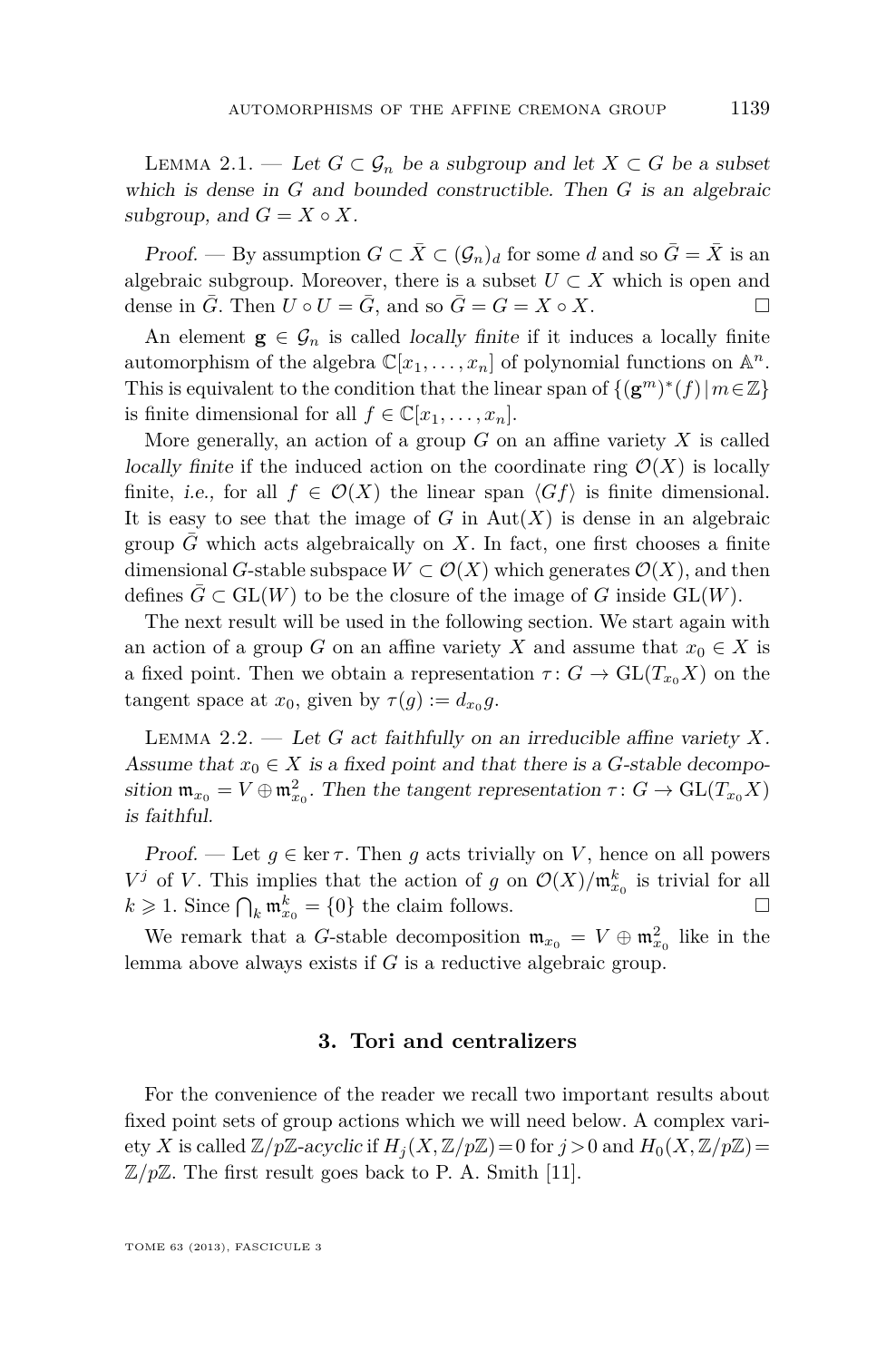<span id="page-4-0"></span>PROPOSITION 3.1 (Corollary to Theorem 7.5 in [\[10\]](#page-11-0)). — Let G be a finite *p*-group and let *X* be an affine *G*-variety. If *X* is  $\mathbb{Z}/p\mathbb{Z}$ -acyclic, then so is  $X^G$ .

The second result is due to Fogarty and describes the tangent cone  $C(X^G, x)$  of the fixed point set  $X^G$ .

PROPOSITION 3.2 (Theorem 5.2 in [\[4\]](#page-11-0)). — Let G be a reductive group. If *X* is an affine *G*-variety, then for each point  $x \in X$  we have  $C(X^G, x) =$  $C(X, x)$ <sup>*G*</sup>.

Define  $\mu_k := {\mathbf{g} \in D_n \mid \mathbf{g}^k = \text{id}}$ . We have  $\mu_k \simeq (\mathbb{Z}/k)^n$ , and  $\mu_\infty :=$  $\bigcup_k \mu_k \subset D_n$  is the subgroup of elements of finite order where  $\mu_\infty \simeq (\mathbb{Q}/\mathbb{Z})^n$ . The next lemma about the centralizer of  $\mu_k$  is easy.

LEMMA 3.3. — For every  $k > 1$  we have  $Cent_{\mathcal{G}_n}(\mu_k) = Cent_{\mathrm{GL}_n}(\mu_k) = D_n$ .

The following result is crucial for the proof of the main theorem.

PROPOSITION 3.4. — Let  $\mu \subset \mathcal{G}_n$  be a finite subgroup isomorphic to  $\mu_2$ . Then the centralizer Cent<sub> $G_n(\mu)$ </sub> is a diagonalizable algebraic subgroup of  $\mathcal{G}_n$ , i.e., isomorphic to a closed subgroup of a torus. Moreover dim  $Cent_{\mathcal{G}_n}(\mu) \leq n$ .

Proof. — We first remark that  $Cent_{\mathcal{G}_n}(\mu)$  is a closed subgroup of  $\mathcal{G}_n$ . By Proposition 3.1 the fixed point set  $F := (\mathbb{A}^n)^{\mu'}$  of every subgroup  $\mu' \subset \mu$ is Z*/*2-acyclic, in particular non-empty and connected. We also know that *F* is smooth and that  $T_a F = (T_a \mathbb{A}^n)^{\mu'}$  since  $\mu'$  is linearly reductive (see Proposition 3.2). If  $a \in (\mathbb{A}^n)^{\mu}$ , then the tangent representation of  $\mu$  on  $T_a \mathbb{A}^n$  is faithful, by Lemma [2.2](#page-3-0) above, and so *a* is an isolated fixed point. Hence,  $(\mathbb{A}^n)^\mu = \{a\}.$ 

Choose generators  $\sigma_1, \ldots, \sigma_n$  of  $\mu$  such that the images in  $GL(T_a \mathbb{A}^n)$  are reflections, *i.e.*, have a single eigenvalue  $-1$ , and set  $H_i := (\mathbb{A}^n)^{\sigma_i}$ . The tangent representation shows that  $H_i$  is a hypersurface, hence defined by an irreducible polynomial  $f_i \in \mathbb{C}[x_1, \ldots, x_n]$ . Moreover,  $\sigma_i^*(f_i) = -f_i$  and  $\sigma_i^*(f_j) = f_j$  for  $j \neq i$ . It follows that the linear subspace  $V := \mathbb{C} f_1 \oplus \cdots \oplus$  $\mathbb{C}f_n \subset \mathbb{C}[x_1,\ldots,x_n]$  is *µ*-stable. In addition, any  $\mathbf{g} \in G := \text{Cent}_{\mathcal{G}_n}(\mu)$  fixes *a* and stabilizes all  $\mathbb{C} f_i$  and so, by the following Lemma [3.6](#page-5-0) applied to the morphism  $\varphi := (f_1, \ldots, f_n) \colon \mathbb{A}^n \to \mathbb{A}^n$ , the action of *G* on  $\mathbb{A}^n$  is locally finite. Since *G* is a closed subgroup of  $\mathcal{G}_n$ , it follows that it is an algebraic subgroup of  $\mathcal{G}_n$ , and its image in  $GL(V)$  is a closed subgroup contained in a maximal torus, hence a diagonalizable group.

Finally,  $\mathfrak{m}_a = V \oplus \mathfrak{m}_a^2$ , and thus the homomorphism  $G \to \mathrm{GL}(T_a \mathbb{A}^n)$  is injective, by Lemma [2.2.](#page-3-0) Hence the claim.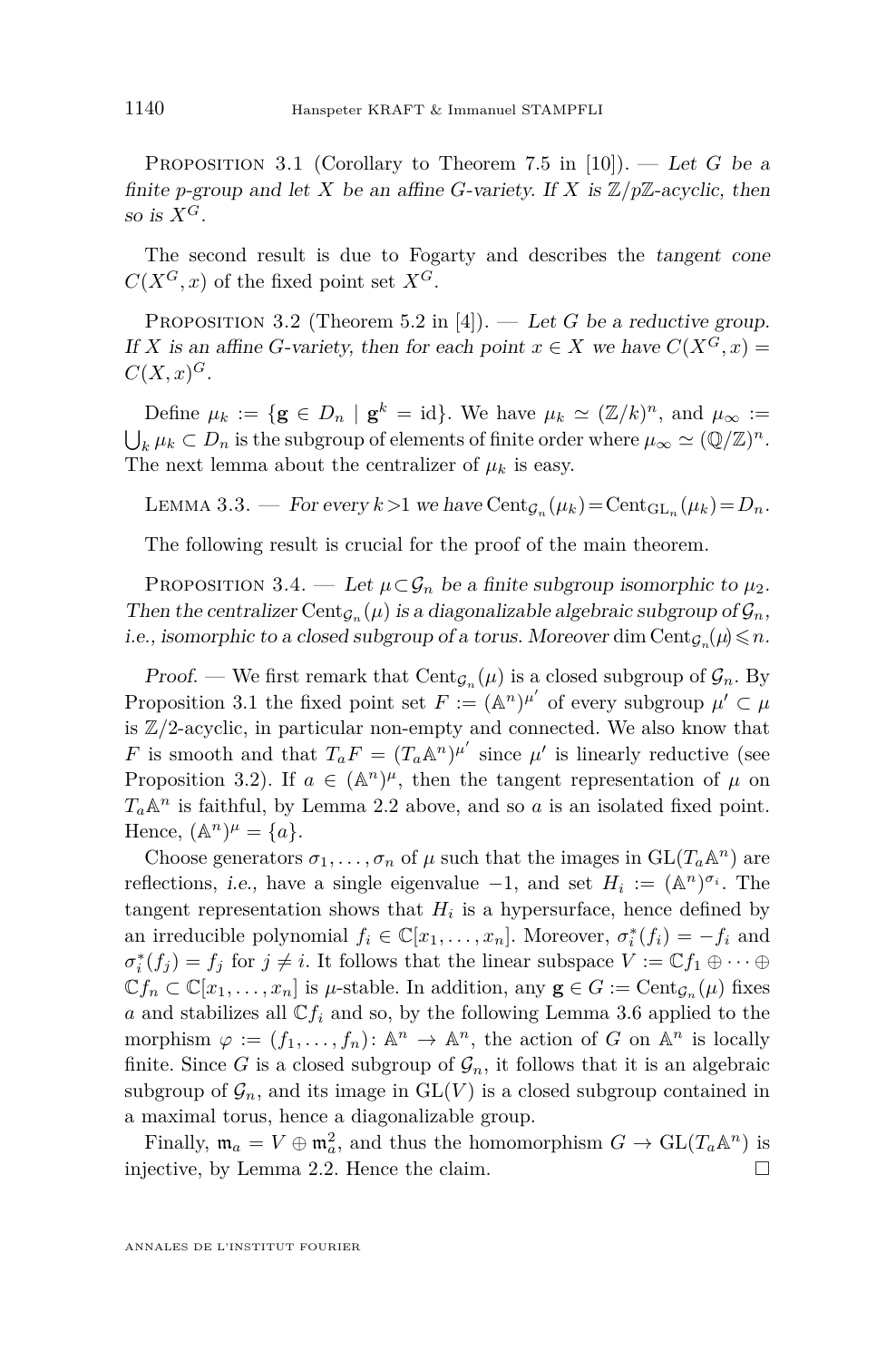<span id="page-5-0"></span>Remark 3.5. — It is not difficult to show that the proposition holds for every finite commutative subgroup  $\mu$  of rank  $n$ . In fact, the proof carries over to subgroups isomorphic to  $\mu_p$  where  $p$  is a prime, and every finite commutative subgroup  $\mu$  of rank *n* contains such a group.

LEMMA 3.6. — Let  $G \subset \text{Aut}(\mathbb{A}^n)$  be a subgroup and let  $\varphi: \mathbb{A}^n \to X$  be a dominant morphism such that dim  $X = n$ . Assume that  $\varphi^*(\mathcal{O}(X))$  is a *G*-stable subalgebra and that the induced action of *G* on *X* is locally finite. Then the same holds for the action of  $G$  on  $\mathbb{A}^n$ .

Proof. — Put  $A := \varphi^*(\mathcal{O}(X)) \subset \mathbb{C}[x_1,\ldots,x_n]$  and denote by  $R \subset$  $\mathbb{C}[x_1,\ldots,x_n]$  the integral closure of *A*. We first claim that the action of *G* on *R* is locally finite. In fact, let  $f \in R$  and let  $f^m + a_1 f^{m-1} + \cdots + a_m = 0$  be an integral equation of *f* over *A*. By assumption, the spaces  $\langle Ga_i \rangle$  are all finite dimensional, and so there is a  $d \in \mathbb{N}$  such that deg  $qa_i < d$  for all  $q \in G$  and all  $a_i$ . Since  $gf$  satisfies the equation  $(gf)^m + (ga_1)(gf)^{m-1} + \cdots + (ga_m) = 0$ we get  $\deg(qf) < d$  for all  $q \in G$ , hence the claim.

Therefore, we can assume that *X* is normal and that  $\varphi: \mathbb{A}^n \to X$  is birational. Choose an open set  $U \subset \mathbb{A}^n$  such that  $\varphi(U) \subset X$  is open and  $\varphi$  induces an isomorphism  $U \xrightarrow{\sim} \varphi(U)$ . Define  $Y := \bigcup_{g \in G} gU \subset \mathbb{A}^n$ . Then the induced morphism  $\psi := \varphi|_Y : Y \to \varphi(Y)$  is *G*-equivariant and a local isomorphism. This implies that  $\psi$  is a *G*-equivariant isomorphism.

By assumption, the action of *G* on *X* is locally finite, and so *G* is dense in an algebraic group *G* which acts regularly on *X*. Clearly, the open set  $\varphi(Y)$ is  $\bar{G}$ -stable and thus the action of  $\bar{G}$  on  $\mathcal{O}(\varphi(Y))$  is locally finite. Now the claim follows, because  $\mathbb{C}[x_1,\ldots,x_n] \subset \mathcal{O}(Y)$  is a *G*-stable subalgebra.  $\Box$ 

The proposition above has an interesting consequence for the linearization problem for finite group actions on affine 3-space  $\mathbb{A}^3$ . In this case it is known that every faithful action of a non-finite reductive group on  $\mathbb{A}^3$  is linearizable (Kraft-Russell, see [\[6\]](#page-11-0)).

COROLLARY 3.7. — Let  $\mu \subset \mathcal{G}_3$  be a commutative subgroup of rank three. If the centralizer of  $\mu$  is not finite, then  $\mu$  is conjugate to a subgroup of *D*3.

#### **4.** *Dn***-stable unipotent subgroups**

Recall that every commutative unipotent group *U* has a natural structure of a C-vector space, given by the exponential map exp:  $T_e U \xrightarrow{\sim} U$ . Thus  $Aut(U) = GL(U)$  and every action of an algebraic group on U by group automorphisms is given by a linear representation.

TOME 63 (2013), FASCICULE 3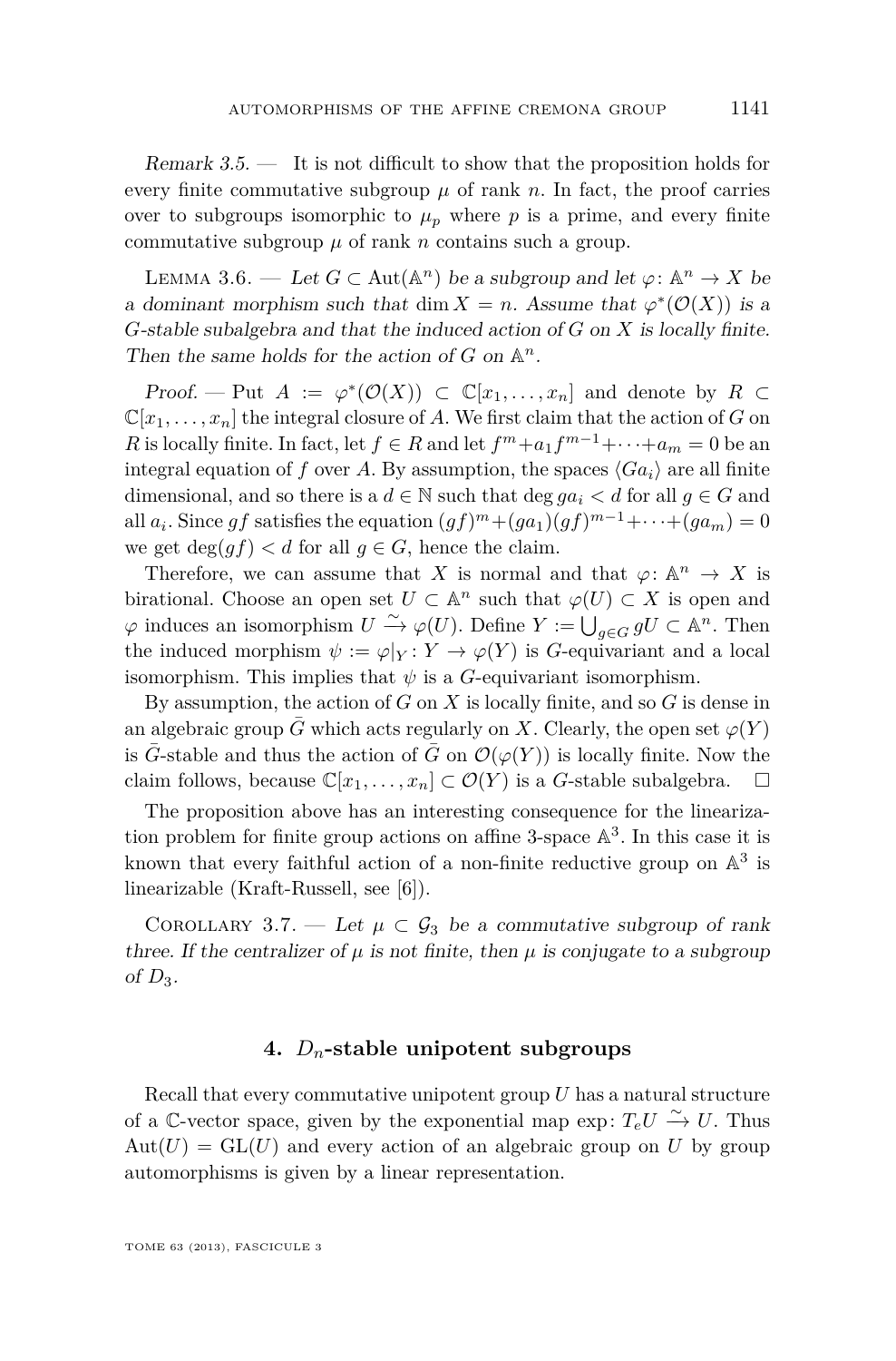<span id="page-6-0"></span>A (non-zero) locally nilpotent vector field  $\delta = \sum_{i=1}^{n} h_i \frac{\partial}{\partial x_i}$  defines a (nontrivial)  $\mathbb{C}^+$ -action on  $\mathbb{A}^n$ , hence a one-dimensional unipotent subgroup

$$
U_{\delta} = \{ (\text{Exp}(s\delta) := (\exp(s\delta)(x_1), \dots, \exp(s\delta)(x_n)) \mid s \in \mathbb{C}^+ \} \subseteq \mathcal{G}_n,
$$

and  $U_{\delta} = U_{\delta}$  if and only if  $\delta$ <sup>'</sup> is a scalar multiple of  $\delta$ . In the following we denote by  $e_1, \ldots, e_n$  the standard basis of  $\mathbb{Z}^n$ , and by  $\varepsilon_1, \ldots, \varepsilon_n$  the standard basis of the character group of  $D_n$ .

LEMMA 4.1. — Let  $U = U_{\delta} \subset \mathcal{G}_n$  be a one-dimensional unipotent subgroup. Then  $U_{\delta}$  is normalized by  $D_n$  if and only if  $\delta$  is of the form  $cx^{\gamma} \frac{\partial}{\partial x_i}$ , where

$$
x^{\gamma} = x_1^{\gamma_1} \cdots x_{i-1}^{\gamma_{i-1}} x_{i+1}^{\gamma_{i+1}} \cdots x_n^{\gamma_n}
$$

and  $c \in \mathbb{C}^*$ . In particular,  $U_{\delta} = \{(x_1, \ldots, x_i + s(cx^{\gamma}), \ldots, x_n) \mid s \in \mathbb{C}\},$  and  $\mathbf{d} \circ \text{Exp}(s\delta) \circ \mathbf{d}^{-1} = \text{Exp}(t^{e_i - \gamma} s\delta) \text{ for } \mathbf{d} = (t_1 x_1, \dots, t_n x_n) \in D_n.$ 

Proof. — If  $U_{\delta}$  is normalized by  $D_n$ , then  $\mathbf{d}^* \circ \delta \circ (\mathbf{d}^*)^{-1} \in \mathbb{C}^* \delta$  for all  $\mathbf{d} \in D_n$ . Writing  $\delta = \sum_i h_i \frac{\partial}{\partial x_i}$  it follows that each  $h_i$  is a monomial of the form  $h_i = a_i x^{\beta + e_i}$  for some  $\beta \in \mathbb{Z}^n$ . If  $\beta_i \geq 0$  an induction on *m* shows that, for all  $m \geq 1$ , we have

$$
\delta^{m}(x_{i}) = b_{m}^{(i)} x^{m\beta + e_{i}}, \text{ where } b_{m}^{(i)} = a_{i} \prod_{l=1}^{m-1} (lb + a_{i}) \text{ and } b = \sum_{j=1}^{n} a_{j} \beta_{j}.
$$

Assume that  $\beta_i \geq 0$  for all *i*. Since  $\delta$  is locally nilpotent there is a minimal  $m_i \geq 0$  such that  $b_{m_i+1}^{(i)} = 0$ . This implies  $a_i = -m_i b$ . Since  $\delta \neq 0$ , we get

$$
0 \neq b = \sum_{i=1}^{n} a_i \beta_i = -b \sum_{i=1}^{n} m_i \beta_i,
$$

and so  $\sum m_i \beta_i = -1$ . But this is a contradiction, because  $m_i, \beta_i \geqslant 0$  for all *i*. Therefore  $a_i x^{\beta + e_i} \neq 0$  implies that  $\beta_j \geq 0$  for all  $j \neq i$ , and  $\beta_i = -1$ . Thus there is only one term in the sum, *i.e.*,  $\delta = a_i x^\gamma \frac{\partial}{\partial x_i}$  where  $\gamma := \beta + e_i$ has the claimed form.

Remark 4.2. — This lemma can also be expressed in the following way: There is a bijective correspondence between the  $D_n$ -stable one-dimensional unipotent subgroups  $U \subset \mathcal{G}_n$  and the characters of  $D_n$  of the form  $\lambda =$  $\sum_{j} \lambda_j \varepsilon_j$  where one  $\lambda_i$  equals 1 and the others are  $\leq 0$ . We will denote this set of characters by  $X_u(D_n)$ :

$$
X_u(D_n) := \{ \lambda = \sum \lambda_j \varepsilon_j \mid \exists i \text{ such that } \lambda_i = 1 \text{ and } \lambda_j \leq 0 \text{ for } j \neq i \}.
$$

If  $\lambda \in X_u(D_n)$ , then  $U_\lambda$  denotes the corresponding one-dimensional unipotent subgroup normalized by  $D_n$ .

ANNALES DE L'INSTITUT FOURIER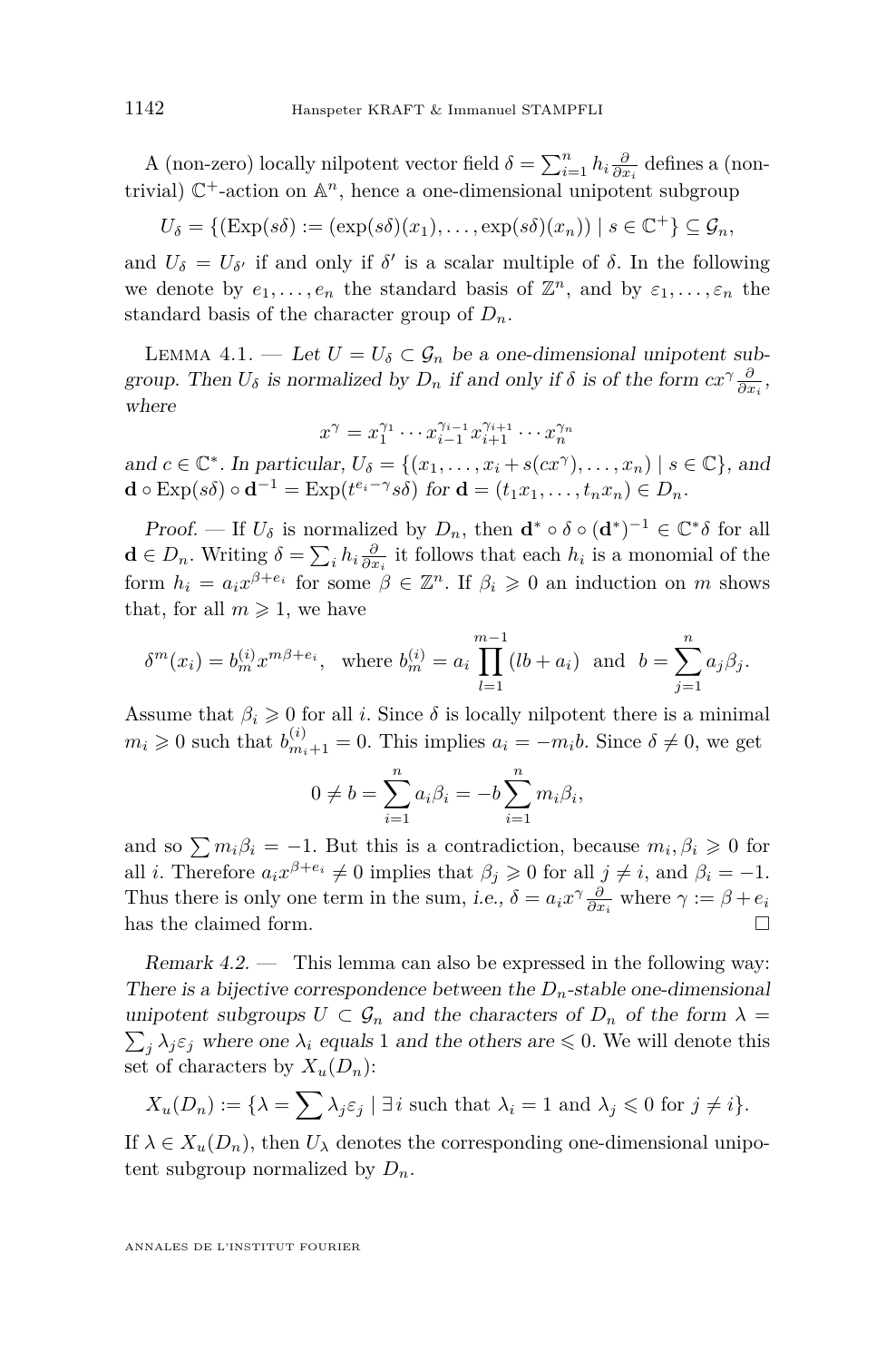<span id="page-7-0"></span>Remark 4.3. — In [\[9,](#page-11-0) Theorem 1] Alvaro Liendo shows that the locally nilpotent derivations normalized by the torus  $D'_n := D_n \cap SL_n$  have exactly the same form.

LEMMA 4.4. — The subgroup  $\mathcal{T}_n$  of translations is the only commutative unipotent subgroup normalized by GL*n*.

Proof. — If  $U \subset \mathcal{G}_n$  is a commutative unipotent subgroup normalized by  $GL_n$ , then all the weights of the representation of  $GL_n$  on  $T_eU \simeq U$ must belong to  $X_u(D_n)$ . The dominant weights of  $GL_n$  are  $\sum_i \lambda_i \varepsilon_i$  where  $\lambda_1 \geq \lambda_2 \geq \cdots \geq \lambda_n$ , and only those of the form  $\lambda = \varepsilon_1 + \sum_{i>1} \lambda_i \varepsilon_i$ where  $0 \ge \lambda_2 \ge \cdots \ge \lambda_n$  occur in  $X_u(D_n)$ . If  $\lambda \neq \varepsilon_1$ , *i.e.*,  $\lambda = \varepsilon_1 +$  $\lambda_k \varepsilon_k + \lambda_{k+1} \varepsilon_{k+1} + \cdots$  where  $\lambda_k < 0$ , then the weight  $\lambda' := (\lambda_k + 1) \varepsilon_k +$  $\lambda_{k+1} \varepsilon_{k+1} + \cdots$  is dominant and  $\lambda' \prec \lambda$ . Therefore  $\lambda'$  appears in the irreducible representation of  $GL_n$  of highest weight  $\lambda$ , but  $\lambda' \notin X_u(D_n)$ . Thus *U* and  $\mathcal{T}_n$  are isomorphic as  $GL_n$ -modules, hence contain the same *D<sub>n</sub>*-stable one-dimensional unipotent subgroups, and so  $U = \mathcal{T}_n$ .

#### **5. Maximal tori**

It is clear that  $D_n \subset \mathcal{G}_n$  is a maximal commutative subgroup of  $\mathcal{G}_n$  since it coincides with its centralizer, see Lemma [3.3.](#page-4-0) Moreover, Białynicki-Birula proved in  $[2]$  that a faithful action of an *n*-dimensional torus on  $\mathbb{A}^n$  is linearizable (cf. [\[7,](#page-11-0) Chap. I.2.4, Theorem 5]).Thus we have the following result.

LEMMA 5.1. —  $D_n$  is a maximal commutative subgroup of  $\mathcal{G}_n$ . Moreover, every algebraic subgroup of  $\mathcal{G}_n$ , which is isomorphic to  $D_n$  is conjugate to  $D_n$ .

Now let  $G \subset \mathcal{G}_n$  be an algebraic subgroup which is normalized by  $D_n$ . Then the non-zero weights of the representation of  $D_n$  on the Lie algebra Lie *G* belong to  $X_u(D_n)$ , and the weight spaces are one-dimensional. It follows that the non-zero weight spaces of Lie *G* are in bijective correspondence with the *Dn*-stable one-dimensional unipotent subgroups of *G*.

LEMMA 5.2. — Let  $G \subset \mathcal{G}_n$  be an algebraic subgroup normalized by a torus  $D \subset \mathcal{G}_n$  of dimension *n*, let  $U_1, \ldots, U_r$  be the *D*-stable onedimensional unipotent subgroups of *G*, and put  $X := U_1 \circ \cdots \circ U_r \subset G$ .

- (a) If *G* is unipotent, then  $G = X \circ X$  and dim  $G = r$ .
- (b) If  $D \subset G$ , then  $G^0 = D \circ X \circ D \circ X$  and dim  $G = r + n$ .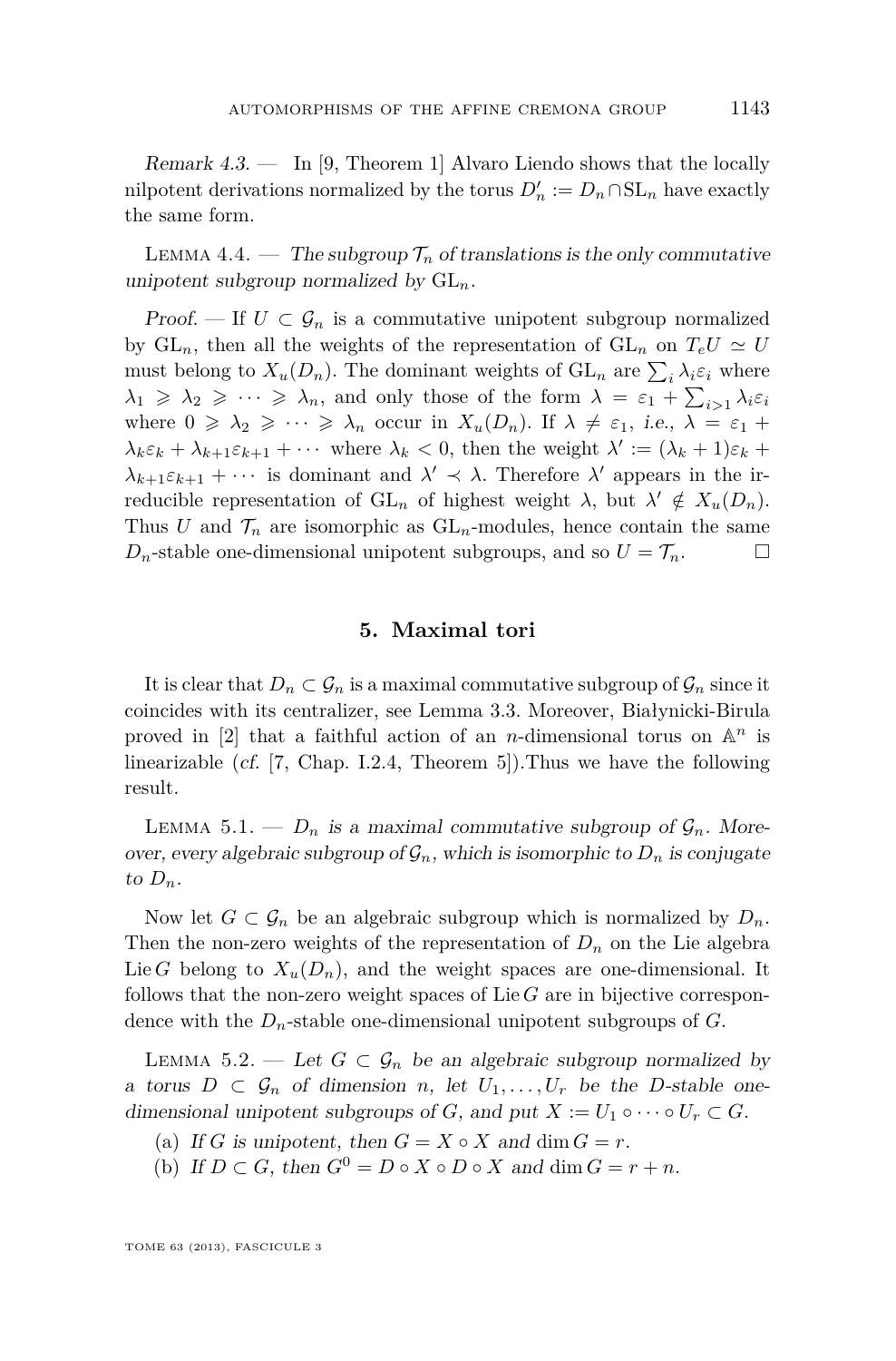<span id="page-8-0"></span>Proof. — (a) The canonical map  $U_1 \times \cdots \times U_r \to G$  is dominant, and so  $X \subset G$  is constructible and dense. Thus  $X \circ X = G$ , by Lemma [2.1,](#page-3-0) and  $\dim G = \dim \text{Lie } G = r.$ 

(b) Similarly, we see that  $D \circ X \subset G^0$  is constructible and dense, and therefore  $D \circ X \circ D \circ X = G^0$ , and dim  $G = \dim \text{Lie } G = \dim \text{Lie } D + r$ .  $\Box$ 

#### **6. Images of algebraic subgroups**

The next two propositions are crucial for the proof of our main theorem.

PROPOSITION 6.1. — Let  $\theta$  be an automorphism of  $\mathcal{G}_n$ . Then

- (a)  $D := \theta(D_n)$  is a torus of dimension *n*, conjugate to  $D_n$ .
- (b) If *U* is a  $D_n$ -stable unipotent subgroup, then  $\theta(U)$  is a *D*-stable unipotent subgroup of the same dimension.
- (c)  $\mathcal{T} := \theta(\mathcal{T}_n)$  is a commutative unipotent subgroup of dimension *n*, normalized by *D*, and the representation of *D* on  $\mathcal T$  is faithful.

Proof. — (a) We have  $D_n = \text{Cent}_{\mathcal{G}_n}(\mu_2)$ , by Lemma [3.3,](#page-4-0) and thus  $D =$  $\theta(D_n) = \text{Cent}_{\mathcal{G}_n}(\theta(\mu_2)).$  Proposition [3.4](#page-4-0) implies that *D* is a diagonalizable algebraic subgroup with dim  $D \leq n$ , hence  $D = D^0 \times F$  for some finite group *F*. If *k* is prime to the order of *F*, then  $\theta(\mu_k) \subset D^0$  and so dim  $D^0 = n$ , because  $\mu_k \simeq (\mathbb{Z}/k)^n$ . Hence  $D = D^0$  is an *n*-dimensional torus which is conjugate to  $D_n$ , by Lemma [5.1.](#page-7-0)

(b) First assume that dim  $U = 1$ . Then *U* consists of two  $D_n$ -orbits,  $O := U\setminus \{id\}$  and  $\{id\}$ . It follows that  $\theta(U)$  consists of the two *D*-orbits  $\theta(O)$ and  $\{id\}$ , and so  $\theta(U)$  is bounded constructible and thus a commutative algebraic group normalized by *D*. Since it does not contain elements of finite order it is unipotent, and since it consists of only two *D*-orbits it is of dimension 1.

Now let *U* be arbitrary, dim  $U = r$ , and let  $U_1, \ldots, U_r$  be the different *D*<sub>n</sub>-stable one-dimensional unipotent subgroups of *U*. Then  $X := U_1 \circ U_2$  $\circ \cdots \circ U_r \subset U$  is dense and constructible and  $U = X \circ X$ , by Lemma [5.2\(](#page-7-0)a). Applying  $\theta$  implies that  $\theta(X) = \theta(U_1) \circ \cdots \circ \theta(U_r)$  is bounded constructible and connected, as well as  $\theta(U) = \theta(X) \circ \theta(X)$ , and thus  $\theta(U)$  is a connected algebraic subgroup of  $\mathcal{G}_n$  normalized by *D*. Since every element of  $\theta(U)$ has infinite order,  $\theta(U)$  must be unipotent. Moreover, dim  $\theta(U) \geq r$ , since *θ*(*U*) contains the *D*-stable one-dimensional unipotent subgroups *θ*(*Ui*),  $i = 1, \ldots, r$ . The same argument applied to  $\theta^{-1}$  finally gives dim  $\theta(U) = r$ .

(c) This statement follows from (b) and the fact that  $\mathcal{T}_n$  contains a dense  $D_n$ -orbit with trivial stabilizer.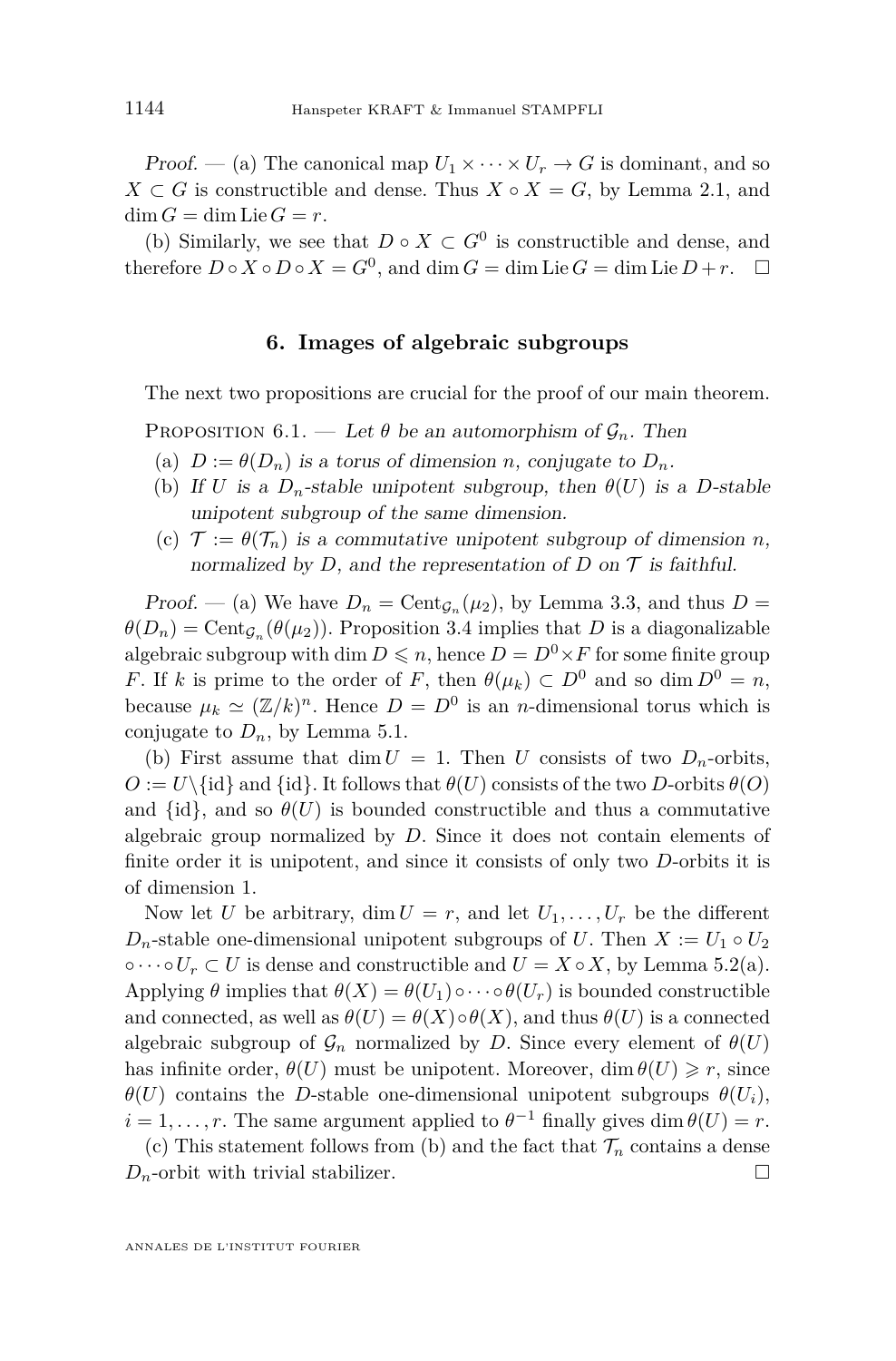<span id="page-9-0"></span>The same arguments, this time using Lemma [5.2\(](#page-7-0)b), gives the next result.

PROPOSITION 6.2. — Let  $\theta$  be an automorphism of  $\mathcal{G}_n$  and let  $G \subset \mathcal{G}_n$ be an algebraic subgroup which contains a torus *D* of dimension *n*.

- (a) The image  $\theta(G)$  is an algebraic subgroup of  $\mathcal{G}_n$  of the same dimension dim *G*.
- (b) We have  $\theta(G^0) = \theta(G)^0$ . In particular,  $\theta(G)$  is connected if *G* is connected.
- (c) If *G* is reductive, then so is  $\theta(G)$ , and then  $\theta(G)$  is conjugate to a closed subgroup of GL*n*.

Proof. — As above, let  $U_1, \ldots, U_r$  be the different *D*-stable one-dimensional unipotent subgroups of *G*, and put  $X := U_1 \circ \cdots \circ U_r$ . Then  $D \circ X$ is constructible in  $G^0$ , and  $D \circ X \circ D \circ X = G^0$ , by Lemma [5.2\(](#page-7-0)b). Applying  $\theta$  we see that  $\theta(D \circ X \circ D \circ X) = \theta(D) \circ \theta(X) \circ \theta(D) \circ \theta(X)$  is bounded constructible and connected, and so  $\theta(G^0)$  is a connected algebraic subgroup of  $\mathcal{G}_n$ , of finite index in  $\theta(G)$ . Since the  $\theta(U_i)$  are different  $\theta(D)$ -stable one-dimensional unipotent subgroups of  $\theta(G)$  we have  $\dim \theta(G) \geq \dim \theta(D) + r = \dim G$ . Using  $\theta^{-1}$  we get equality. This proves (a) and (b).

For (c) we remark that if *G* contains a normal unipotent subgroup *U*, then  $\theta(U)$  is a normal unipotent subgroup of  $\theta(G)$ . Moreover, a reductive subgroup *G* containing a torus of dimension *n* has no non-constant invariants, and so *G* is linearizable (see [\[5,](#page-11-0) Proposition 5.1]).

#### **7. Proof of the Main Theorem**

Let  $\theta$  be an automorphism of  $\mathcal{G}_n$ . It follows from Proposition 6.2 that there is a  $\mathbf{g} \in \mathcal{G}_n$  such that  $\mathbf{g} \circ \theta(\mathrm{GL}_n) \circ \mathbf{g}^{-1} \subset \mathrm{GL}_n$ . Therefore we can assume that  $\theta(\mathrm{GL}_n) = \mathrm{GL}_n$ . The subgroup  $\mathcal{T}_n$  of translations is the only commutative unipotent subgroup normalized by  $GL_n$ , by Lemma [4.4.](#page-7-0) Therefore,  $\theta(\mathcal{T}_n) = \mathcal{T}_n$  and so  $\theta(\text{Aff}_n) = \text{Aff}_n$ . Now the theorem follows from the next proposition.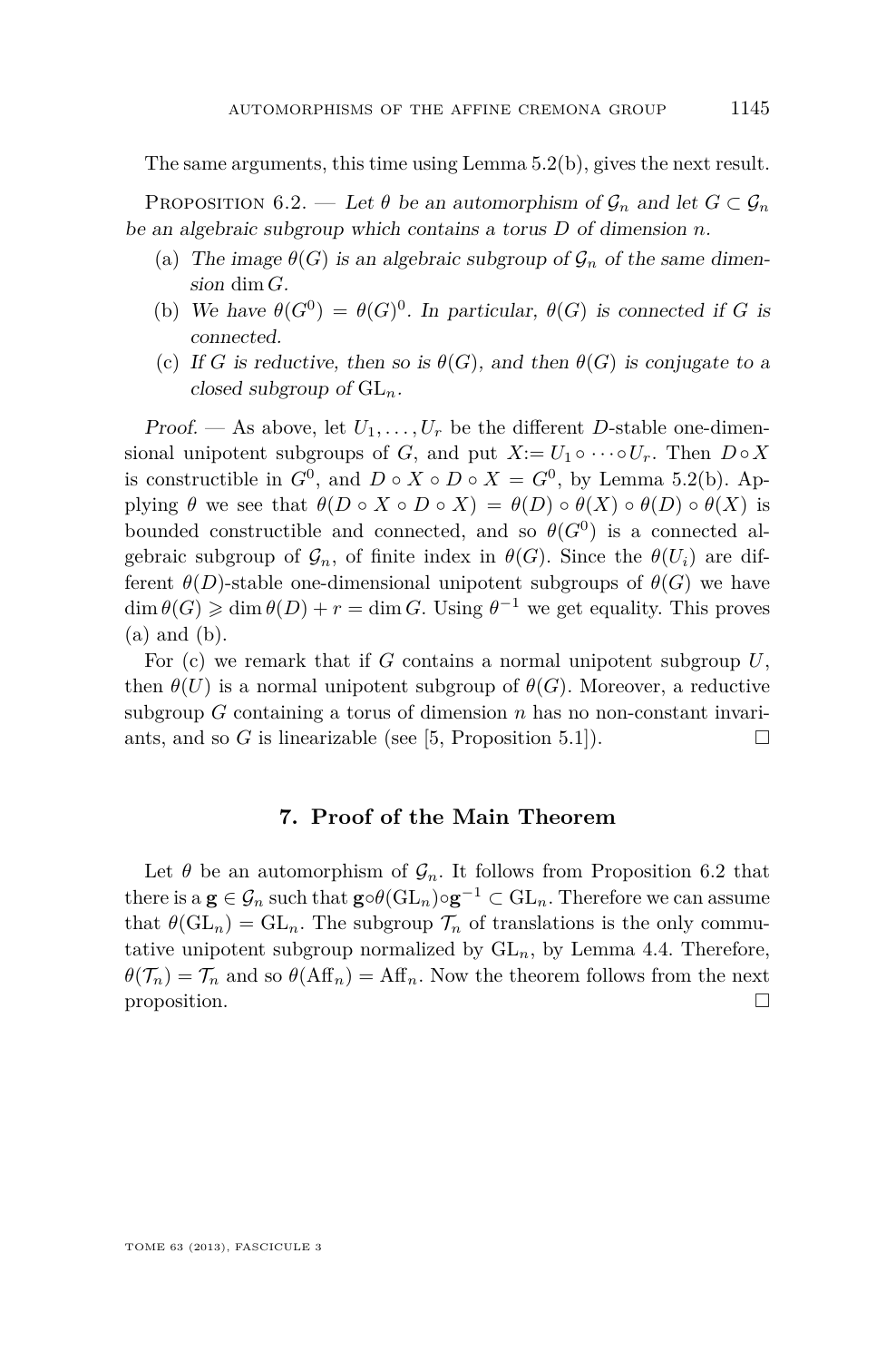PROPOSITION 7.1.

- (a) Every automorphism  $\theta$  of Aff<sub>n</sub> with  $\theta$ (GL<sub>n</sub>) = GL<sub>n</sub> and  $\theta(\mathcal{T}_n) = \mathcal{T}_n$ is of the form  $\theta(\mathbf{f}) = \tau(\mathbf{g} \circ \mathbf{f} \circ \mathbf{g}^{-1})$  where  $\mathbf{g} \in GL_n$  and  $\tau$  is an automorphism of the field C.
- (b) If  $\theta$  is an automorphism of  $\mathcal{G}_n$  such that  $\theta|_{\text{Aff}_n} = \text{Id}_{\text{Aff}_n}$ , then  $\theta|_{\mathcal{J}_n} =$  $\mathrm{Id}_{\mathcal{J}_n}.$

Proof. — (a) It is enough to prove that  $\theta(\mathbf{f}) = \mathbf{g} \circ \tau(\mathbf{f}) \circ \mathbf{g}^{-1}$  for some  $\mathbf{g} \in \mathrm{GL}_n$  and some automorphism  $\tau: \mathbb{C} \to \mathbb{C}$  of the field  $\mathbb{C}$ . Let  $Z = \mathbb{C}^* \subseteq$ GL<sub>n</sub> be the center of  $GL_n$  and define  $\theta_0 := \theta|_Z \colon Z \to Z$ ,  $\theta_1 := \theta|_{\mathcal{T}_n} \colon \mathcal{T}_n \to$  $\mathcal{T}_n$ . It follows that  $\theta_0$  and  $\theta_1$  are abstract group homomorphisms of  $\mathbb{C}^*$  and  $\mathcal{T}_n$  respectively, and for all  $c \in \mathbb{C}^*$  and  $\mathbf{t} \in \mathcal{T}_n$  we get

$$
(*) \qquad \theta_1(c \cdot \mathbf{t}) = \theta_1(c \circ \mathbf{t} \circ c^{-1}) = \theta_0(c) \circ \theta_1(\mathbf{t}) \circ \theta_0(c)^{-1} = \theta_0(c) \cdot \theta_1(\mathbf{t}),
$$

where " $\cdot$ " denotes scalar multiplication. We claim that  $\tau: \mathbb{C} \to \mathbb{C}$  defined by  $\tau|_{\mathbb{C}^*} = \theta_0$ ,  $\tau(0) = 0$ , is an automorphism of the field  $\mathbb{C}$ . Indeed, using (\*) one sees that  $\tau(a+b) = \tau(a) + \tau(b)$  for all  $a, b \in \mathbb{C}^*$  such that  $a+b \neq 0$ . As  $\theta_0(-1) = -1$  it follows that  $\tau(-a) = -\tau(a)$  for all  $a \in \mathbb{C}^*$  and so  $\tau(a + (-a)) = \tau(a) + \tau(-a)$ . This implies the claim.

Thus we can assume that  $\theta_0 = id_{\mathbb{C}^*}$ . Using (\*) again, it follows that  $\theta_1$ is linear. Considering  $\theta_1$  as an element of  $GL_n$  we have  $\theta_1(\mathbf{t}) = \theta_1 \circ \mathbf{t} \circ \theta_1^{-1}$ , and thus we can assume that  $\theta_1 = \mathrm{id}_{\mathcal{T}_n}$ . But this implies that  $\theta(\mathbf{g}) = \mathbf{g}$  for all  $\mathbf{g} \in GL_n$ , because

$$
\mathbf{g} \circ \mathbf{t} \circ \mathbf{g}^{-1} = \theta(\mathbf{g} \circ \mathbf{t} \circ \mathbf{g}^{-1}) = \theta(\mathbf{g}) \circ \mathbf{t} \circ \theta(\mathbf{g})^{-1}
$$

for all  $\mathbf{t} \in \mathcal{T}_n$ .

(b) Let  $U \subset \mathcal{G}_n$  be a one-dimensional unipotent  $D_n$ -stable subgroup. We first claim that  $\theta(U) = U$  and that  $\theta|_U$  is linear. In fact,  $U' := \theta(U)$  is a one-dimensional unipotent  $D_n$ -stable subgroup, by Proposition [6.1\(](#page-8-0)b), and the characters  $\lambda$  and  $\lambda'$  associated to *U* and *U'* (see Remark [4.2\)](#page-6-0) have the same kernel, because

(\*\*) 
$$
\theta(\lambda(\mathbf{d}) \cdot u) = \theta(\mathbf{d} \circ u \circ \mathbf{d}^{-1}) = \mathbf{d} \circ \theta(u) \circ \mathbf{d}^{-1} = \lambda'(\mathbf{d}) \cdot \theta(u)
$$
 for  $\mathbf{d} \in D_n, u \in U$ .

Hence  $\lambda = \pm \lambda'$ . If  $\lambda = -\lambda'$ , then  $U \subseteq GL_n$  and so  $U' = U$ , since  $\theta|_{GL_n} =$  $\mathrm{Id}_{\mathrm{GL}_n}$ , hence a contradiction. Thus  $\lambda = \lambda'$ , and so  $U = U'$  and (\*\*) shows that  $\theta|_U$  is linear, proving our claim.

As a consequence,  $\theta|_{U_\lambda} = a_\lambda \, \text{Id}_{U_\lambda}$  for all  $\lambda \in X_u(D_n)$ , with suitable  $a_{\lambda} \in \mathbb{C}^*$ . If  $\lambda_i = 1$  put  $\gamma_i := 0$  and  $\gamma_j := -\lambda_j$ . Then  $\mathbf{f} = (x_1, \dots, x_i +$  $x^{\gamma}, \ldots, x_n$   $\in U_{\lambda}$ , see Lemma [4.1.](#page-6-0) Conjugation with the translation

ANNALES DE L'INSTITUT FOURIER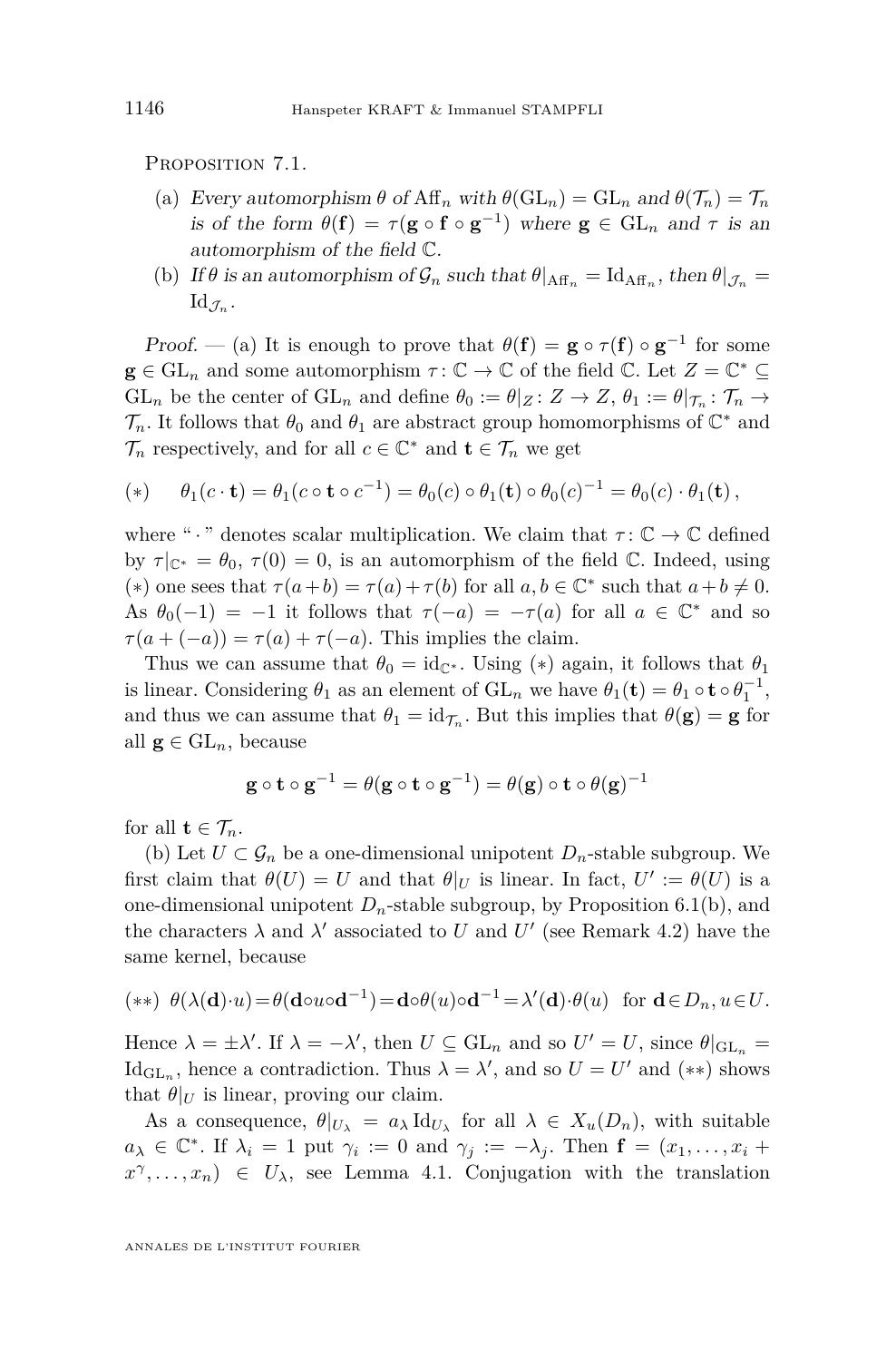<span id="page-11-0"></span>
$$
\mathbf{t}: x \mapsto x - \sum_{j \neq i} e_j \text{ gives}
$$

$$
\mathbf{t} \circ \mathbf{f} \circ \mathbf{t}^{-1} = (x_1, \dots, x_i + h_\gamma, \dots, x_n)
$$

where  $h_{\gamma} := (x_1 + 1)^{\gamma_1}(x_2 + 1)^{\gamma_2} \cdots (x_n + 1)^{\gamma_n}$ .

Now we apply  $\theta$  to get  $\theta(\mathbf{t} \circ \mathbf{f} \circ \mathbf{t}^{-1}) = \mathbf{t} \circ \theta(\mathbf{f}) \circ \mathbf{t}^{-1}$ . Since all the monomials  $x^{\gamma'}$  with  $\gamma' \leq \gamma$  appear in  $h_{\gamma}$  it follows that the corresponding coefficients *a*<sub>*λ*</sub><sup>*i*</sup> must all be equal. In particular,  $a_{\lambda} = a_{\varepsilon_i} = 1$  since  $U_{\varepsilon_i} \subset \mathcal{T}_n$ . This shows that  $\theta|_{\mathcal{J}_n} = \mathrm{Id}_{\mathcal{J}_n}$ . .

**Note Added in Proof**. Recently, Alexei Belov-Kanel and Jie-Tai Yu showed that every automorphism of  $\mathcal{G}_n$  as an ind-group is inner (see "On the Zariski topology of automorphism groups of affine spaces and algebras", arXiv:1207.2045v5 [math.RA]).

#### BIBLIOGRAPHY

- [1] H. BASS, E. H. CONNELL & D. WRIGHT, "The Jacobian conjecture: reduction of degree and formal expansion of the inverse", Bull. Amer. Math. Soc. (N.S.) **7** (1982), no. 2, p. 287-330.
- [2] A. BIAŁYNICKI-BIRULA, "Remarks on the action of an algebraic torus on  $k^n$ ", Bull. Acad. Polon. Sci. Sér. Sci. Math. Astronom. Phys. **14** (1966), p. 177-181.
- [3] J. Déserti, "Sur le groupe des automorphismes polynomiaux du plan affine", J. Algebra **297** (2006), p. 584-599.
- [4] J. Fogarty, "Fixed point schemes", Amer. J. Math. **95** (1973), p. 35-51.
- [5] H. KRAFT & V. L. POPOV, "Semisimple group actions on the three-dimensional affine space are linear", Comment. Math. Helv. **60** (1985), no. 3, p. 466-479.
- [6] H. KRAFT & P. RUSSELL, "Families of group actions, generic isotriviality, and linearization", 2011, preprint, submitted to Tranformation Groups.
- [7] H. KRAFT & G. W. SCHWARZ, "Reductive group actions with one-dimensional quotient", Inst. Hautes Études Sci. Publ. Math. (1992), no. 76, p. 1-97.
- [8] S. KUMAR, Kac-Moody groups, their flag varieties and representation theory, Progress in Mathematics, vol. 204, Birkhäuser Boston Inc., Boston, MA, 2002, xvi+606 pages.
- [9] A. LIENDO, "Roots of the affine Cremona group", Transform. Groups **16** (2011), no. 4, p. 1137-1142.
- [10] J.-P. Serre, "How to use finite fields for problems concerning infinite fields", in Arithmetic, geometry, cryptography and coding theory, Contemp. Math., vol. 487, Amer. Math. Soc., Providence, RI, 2009, p. 183-193.